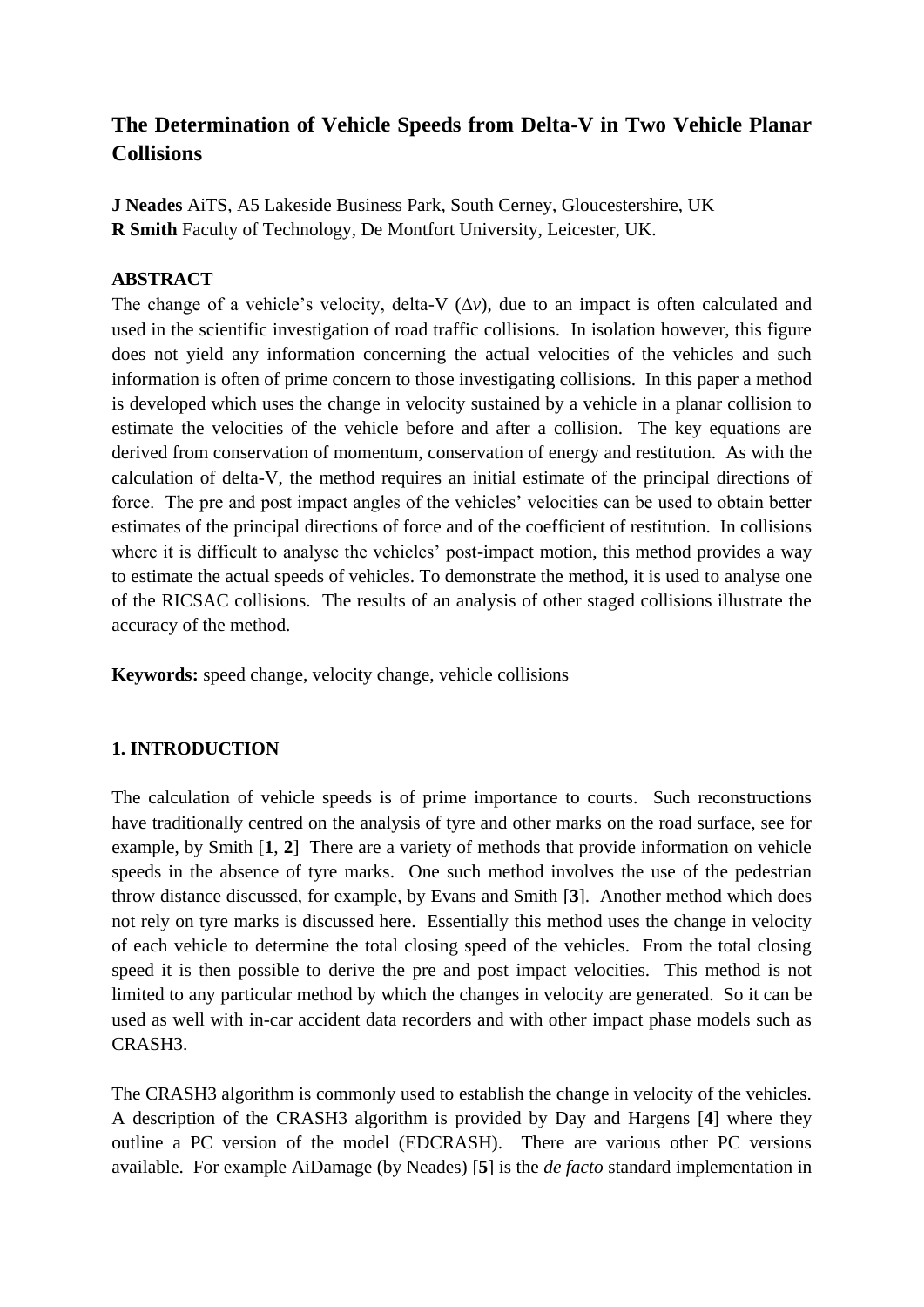the UK. It is used by over 85% of police forces in the UK and by organisations such as Loughborough University's Vehicle Safety Research Centre and the Transport Research Laboratory**.** Other models, such as the Planar Impact Mechanics (PIM) model described by Brach [**6**] and a similar derivation by Ishikawa [**7**] are also useful in collision reconstruction. These are essentially forward iterative models and do not directly predict pre-impact velocities. Smith [**8**] has derived and generalised the CRASH formulae based on a general planar impact model.

Models for the impact phase of collisions commonly make a number of assumptions. These assumptions are also adopted here. First tyre and other external forces are assumed to be negligible during the impact, so that momentum is conserved. Second, the vehicle masses and moments of inertia are maintained throughout the collision. That is the deformations caused by the collision do not significantly change the moments of inertia and the masses of the vehicles are not significantly changed, for example, by parts of a vehicle becoming detached as a result of the collision. Third, the time-dependent impulse is modelled by one force, its resultant, which acts at some point on or in the vehicles. The discussion here is restricted to two vehicle planar collisions. For collisions involving significant vertical motion, this analysis will need modification.

#### **2. PLANAR COLLISIONS**

Rose *et al* [**9**] use a heuristic method based on McHenry's spring model [**4**] to obtain some interesting and helpful results for collisions. In this section, Smith's [**8**] analysis is extended along the lines of Rose *et al* to provide expressions for the change in velocity of the vehicles along the line of action of the impulse. The changes in velocity of the vehicles tangentially to the line of action of the impulse are then considered. These changes is velocity are precursors in determining the total closing speed of the vehicles which is central to this work. The analysis presented in this section provides a more rigorous and general basis for the results. However, more importantly, this analysis generalises and extends the results of Rose *et al* to include the effects of restitution.

With the assumptions outlined previously, conservation of momentum and the definition of velocity change gives

$$
m_1u_1 + m_2u_2 = m_1v_1 + m_2v_2, \qquad (1)
$$

$$
\Delta v = v - u \tag{2}
$$

Equations (1) and (2) lead to

$$
\Delta \mathbf{v}_1 = -\Delta \mathbf{v}_2 \frac{m_2}{m_1} \,. \tag{3}
$$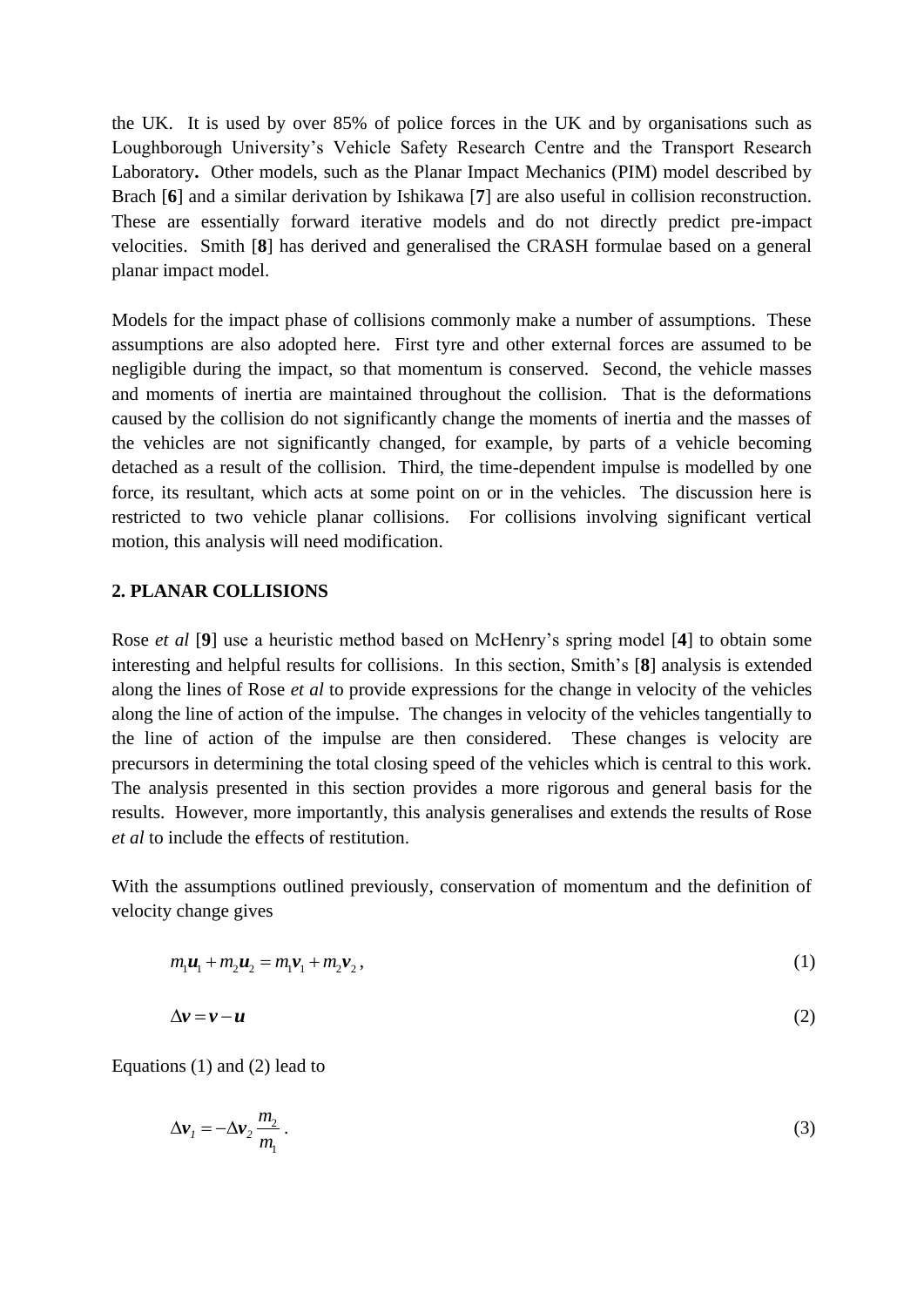A diagram showing a generalised impact configuration is shown in Figure 1. (For clarity, the two vehicles are shown separated.)



### **Fig 1. Collision Configuration**

In collinear collisions, the line of action of the impulse *P* passes through the centres of mass of the vehicles and there is no change in the rotational velocity of either vehicle. If *P* does not act through the centres of mass it produces a change not only in the motion of the centres of mass, but also a rotation of each vehicle about the centre of mass given by

$$
Ph = I(\Omega - \omega) = mk^2 \Delta \omega \tag{4}
$$

where *k* is the radius of gyration of the vehicle and *h* is the perpendicular distance from the centre of mass of the vehicle to the line of action of the impulse *P*. The change in rotation  $(\Delta \omega)$  produced on each vehicle as a result of the impact can now be described using equation (5)

$$
\Delta \omega_1 = \frac{h_1}{k_1^2} \Delta v_1, \qquad \Delta \omega_2 = \frac{h_2}{k_2^2} \Delta v_2 \tag{5}
$$

Lower case symbols are used for motion at the centre of mass. Upper case symbols are used here to distinguish motion at the point of application of the impulse so that *U*<sup>p</sup> denotes the component of the vehicle's velocity before impact in the direction of *p* at the point where the impulse *P* acts then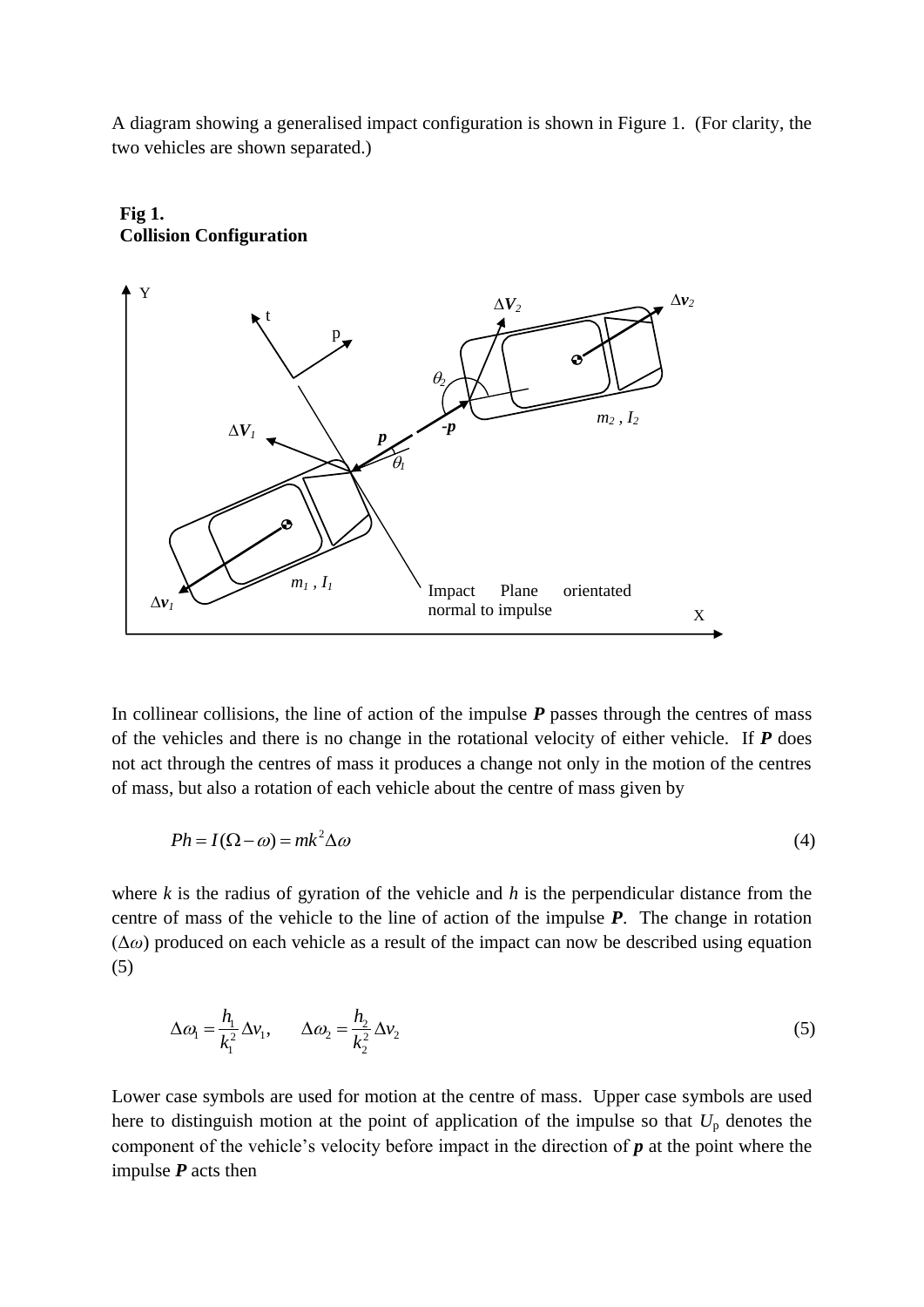$$
U_{1p} = \boldsymbol{u}_1 \cdot \boldsymbol{p} + h_1 \omega_1, \qquad U_{2p} = \boldsymbol{u}_2 \cdot \boldsymbol{p} + h_2 \omega_2,
$$
\n<sup>(6)</sup>

where  $p$  is a unit vector in the direction of  $P$  and the subscript p denotes that this component applies along the line of action of the impulse. Similarly  $V_p$  denotes the component of vehicle's velocity after impact in the direction of *p*

$$
V_{1p} = \boldsymbol{v}_1 \cdot \boldsymbol{p} + h_1 \Omega_1, \qquad V_{2p} = \boldsymbol{v}_2 \cdot \boldsymbol{p} + h_2 \Omega_2.
$$
 (7)

The coefficient of restitution  $(e_p)$  for the vehicles in the direction of  $P$  at the point where the impulse acts gives

$$
V_{2p} - V_{1p} = -e_p (U_{2p} - U_{1p}).
$$
\n(8)

Substitute equations (2) and (3) together with (6) to (8) into equation (1) to give  
\n
$$
m_2(1+e_p)(U_{2p}-U_{1p}) = (m_1+m_2)\Delta v_1 + m_2h_1\Delta\omega_1 - m_2h_2\Delta\omega_2.
$$
\n(9)

From equations (3) and (5) it follows that

$$
\Delta v_1 = \frac{m_2 (1 + e_{\rm p}) (U_{2{\rm p}} - U_{1{\rm p}})}{(m_1 \delta_2 + m_2 \delta_1)}
$$
(10)

where

$$
\delta = 1 + \frac{h^2}{k^2} \,. \tag{11}
$$

Result (10) gives the changes in velocity at the centre of mass of the vehicle in terms of the pre-impact closing speed of the points of contact between the vehicles. Since the closing speed of the vehicles is unknown for the majority of collisions, such a result is of limited use. However the closing speed is related to the energy lost as a result of the collision in the form of crush damage. The work done in causing crush can be estimated with the methods described by Day and Hargens [**4**] or any other suitable method, such as Brach's PIM [**6**]. Smith [**8**] writes the total energy absorbed by the vehicles as a result of the collision as the sum of the translational energy,  $E_T$ , and rotational energy,  $E_R$ , lost so

$$
E = E_{\rm T} + E_{\rm R} \,. \tag{12}
$$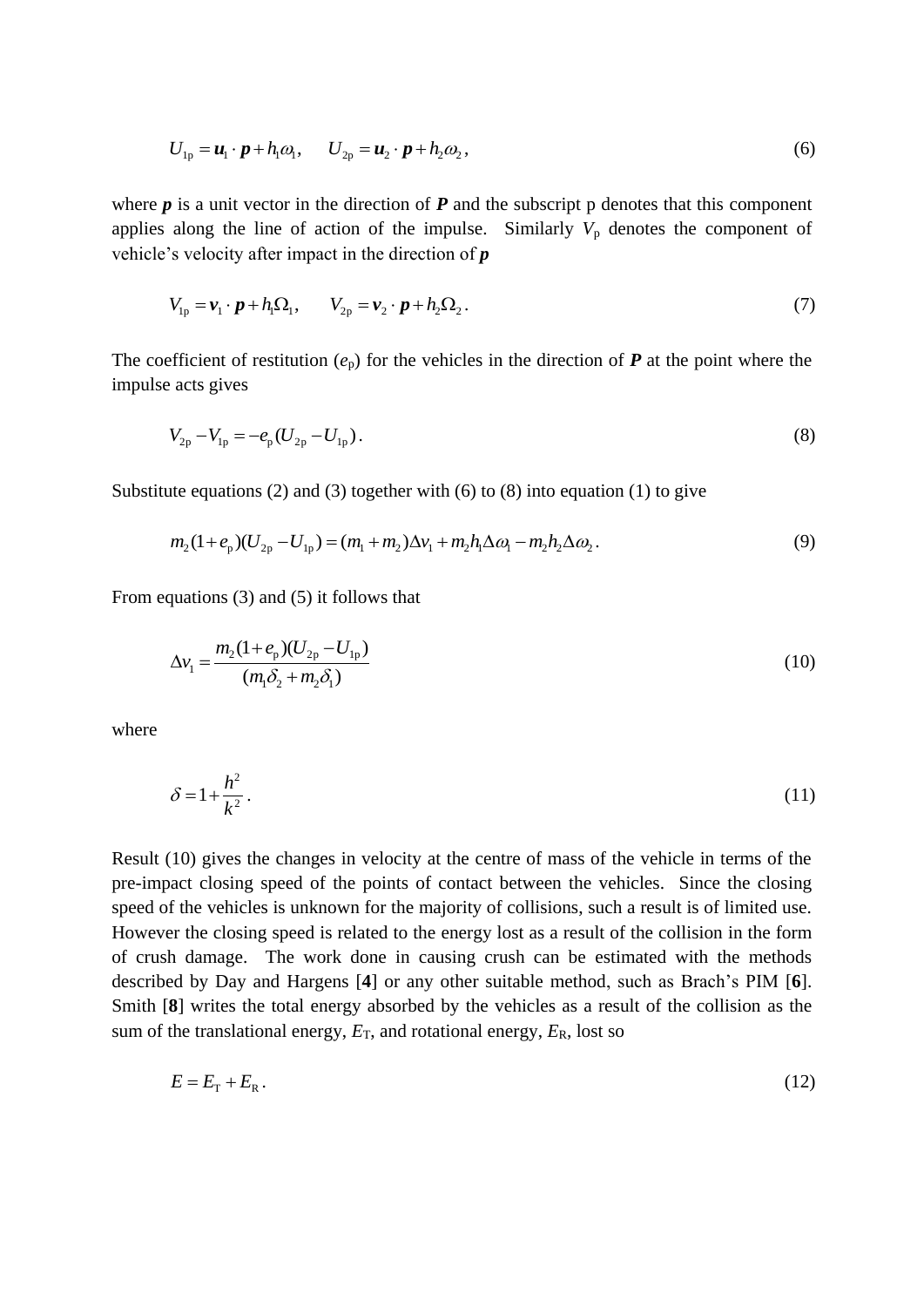The use of equations (2) and (3) lead to

$$
E_{\rm T} = m_{\rm 1} \Delta v_{\rm 1} (\boldsymbol{u}_{2} \cdot \boldsymbol{p} - \boldsymbol{u}_{\rm 1} \cdot \boldsymbol{p}) - \frac{1}{2} m_{\rm 1} (\Delta v_{\rm 1})^{2} \left( 1 + \frac{m_{\rm 1}}{m_{\rm 2}} \right).
$$
 (13)

and equations (4) and (5) yield

$$
E_{\rm R} = m_{\rm I} \Delta v_1 (h_2 \omega_2 - h_{\rm I} \omega_1) - \frac{1}{2} m_{\rm I} (\Delta v_1)^2 \left( \frac{h_1^2}{k_1^2} + \frac{m_{\rm I} h_2^2}{m_2 k_2^2} \right).
$$
 (14)

Equation (12) can be solved for the closing speed component to give

$$
U_{2p} - U_{1p} = \frac{E}{m_1 \Delta v_1} + \frac{\Delta v_1 (m_1 \delta_2 + m_2 \delta_1)}{2m_2}.
$$
 (15)

The substitution of  $U_{2p} - U_{1p}$  into equation (10) leads to the commonly used formula

$$
\Delta v_1 = \sqrt{\frac{2Em_2(1+e_{\rm p})}{m_1(m_1\delta_2 + m_2\delta_1)(1-e_{\rm p})}}.
$$
\n(16)

(Note that in Smith [8]  $\delta_1$  and  $\delta_2$  were inadvertently transposed in several of the equations.) When *e*<sup>p</sup> is zero this equation gives the CRASH3 algorithm. Smith [**8**] has extended the CRASH3 algorithm to include the effects of restitution which are shown in equation (16). This together with equation (3) are key equations in the calculation of the speed changes from the energy absorbed by the damage. These are staging posts in the calculation of the closing speeds and so of the vehicles speed. Equations (10) and (16) both describe the change in velocity at the centre of mass ( $\Delta v$ ) along the line of action of the impulse. From equations (6) and (7) the change in velocity at the point of application of the impulse  $(\Delta V_p)$  in the direction of *p* is given by

$$
\Delta V_{\rm p} = \Delta \mathbf{v} \cdot \mathbf{p} + h \Delta \omega. \tag{17}
$$

The substitution of equations (5) and (11) into equation (14) produces

$$
\Delta V_{\text{lp}} = \delta_{1} (\Delta \mathbf{v}_{1} \cdot \mathbf{p}), \qquad \Delta V_{\text{2p}} = \delta_{2} (\Delta \mathbf{v}_{2} \cdot \mathbf{p}). \qquad (18)
$$

Result (18) shows that along the line of action of the impulse *P*, the change in velocity of the point of application is equal to the product of the change in velocity at the centre of mass and the scalar value delta.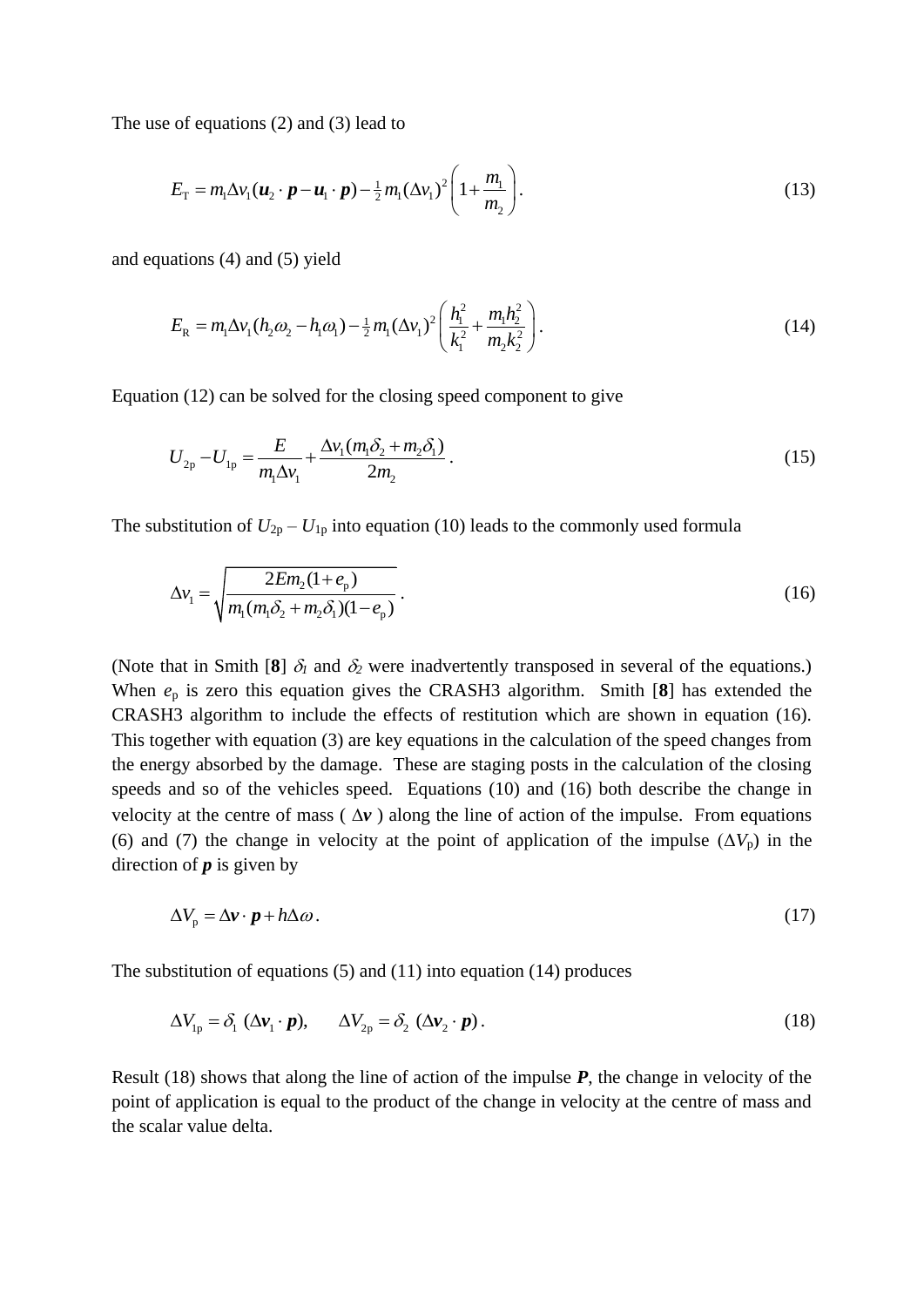In addition to the change in velocity along the line of action of the impulse there is also a tangential change in velocity at the points of action ( $\Delta V_t$ ) due to the consequent change in rotation as defined by equation (5). Use the subscript t to denote motion in a direction perpendicular to the line of action of the impulse. If  $U_t$  and  $V_t$  are used to denote the component of the vehicle's velocity before impact in a direction perpendicular to *p* at the point where the impulse *P* acts then

$$
U_{t} = |\boldsymbol{u} \times \boldsymbol{p}| + h_{t} \omega, \qquad V_{t} = |\boldsymbol{v} \times \boldsymbol{p}| + h_{t} \Omega \tag{19}
$$

where  $h_t$  is the distance from the point of application of the impulse to the centre of mass and

$$
d^2 = h^2 + h_t^2. \tag{20}
$$

From Newton's laws of motion there can be no change in velocity at the centre of mass perpendicular to the impulse *P***.** So any change in velocity of the points of action tangential to the impulse can only be due to a change in the angular velocity of the vehicle. Thus

$$
\Delta V_{1t} = h_{1t} \Delta \omega_1, \qquad \Delta V_{2t} = h_{2t} \Delta \omega_2.
$$
 (21)

#### **3. CLOSING SPEEDS**

In this section the closing speed parallel and perpendicular to the impulse is derived and used to determine the total closing speed of the two vehicles. Equation (10) may be used to obtain the closing speed parallel to the impulse or substitute equation (16) into equation (10) to obtain

$$
U_{2p} - U_{1p} = \sqrt{\frac{2E(m_1\delta_2 + m_2\delta_1)}{m_1m_2(1 - e_p^2)}}.
$$
\n(22)

When *e*<sup>p</sup> is zero this equation gives the result of Rose *et al* [**9**]. It has extended their formula for the component of the closing speed in the direction of the PDOF to include the effects of restitution. This is a key equation in the calculation of the closing speed and so the vehicle speeds.

The tangential component change in velocity at the point where the impulse acts is given by equation (21). It follows that

$$
\Delta V_{2t} - \Delta V_{1t} = h_{2t} \ \Delta \omega_2 - h_{1t} \ \Delta \omega_1. \tag{23}
$$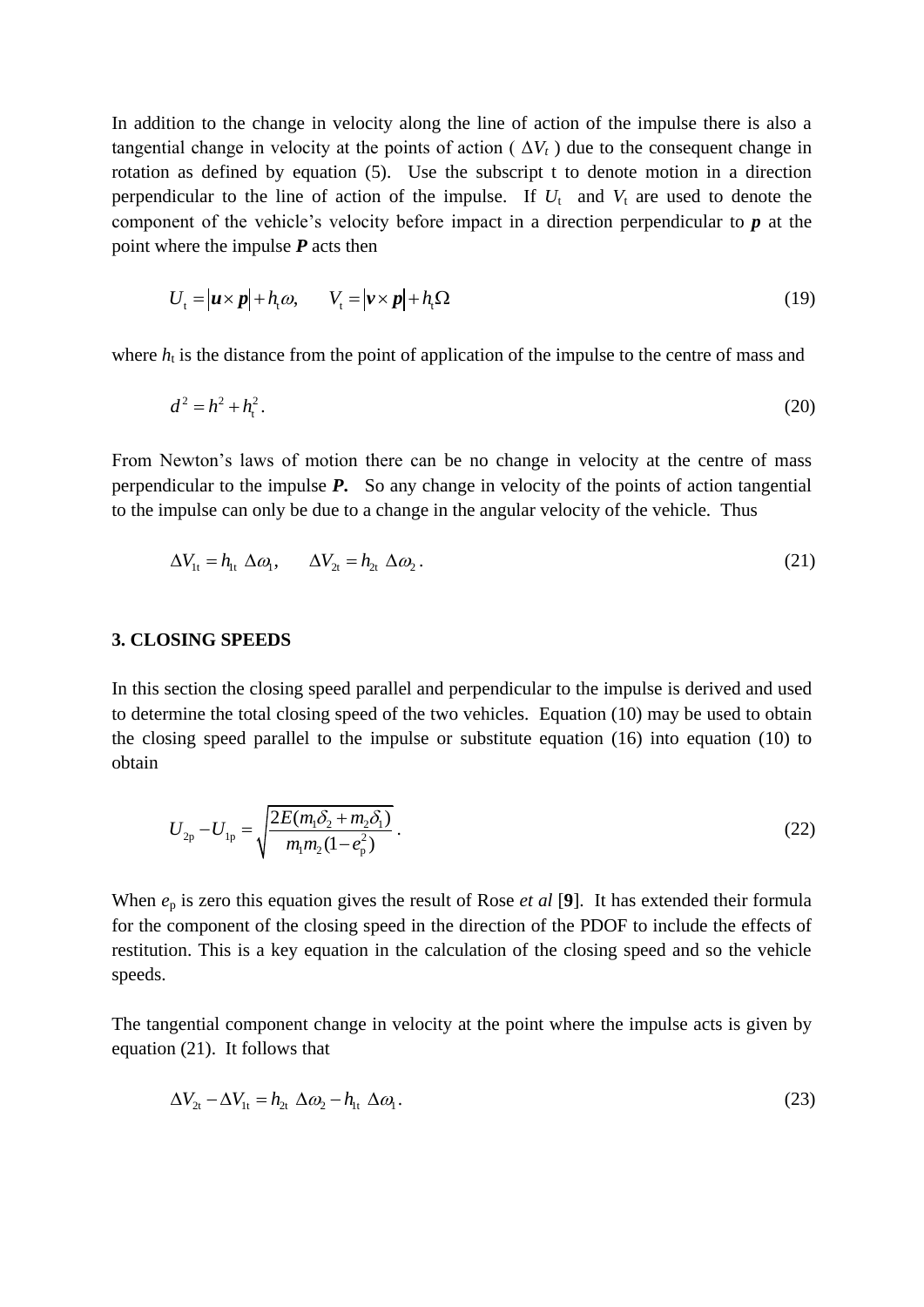Substitute equations (3), (5) and (19) into equation (23) to yield

$$
\Delta V_{2t} - \Delta V_{1t} = -m_1 \Delta v_1 \left[ \frac{h_{1t} h_1}{m_1 k_1^2} + \frac{h_{2t} h_2}{m_2 k_2^2} \right].
$$
\n(24)

In many collisions the surface of the vehicles do not slide over each other or finish sliding before the contact ends. For such collisions

$$
V_{2t} = V_{1t} \tag{25}
$$

so that equation (24) becomes

$$
U_{2t} - U_{1t} = m_1 \Delta v_1 \left[ \frac{h_{1t} h_1}{m_1 k_1^2} + \frac{h_{2t} h_2}{m_2 k_2^2} \right].
$$
 (26)

This formula gives the component of the closing speed perpendicular to the direction of the PDOF. It complements the result of Rose *et al* [**9**]. This formula gives this component in terms of  $\Delta v$  and so includes the effects of restitution via equation (16). This is a key equation in the calculation of the closing speeds and so of the vehicles speed.The total closing speed  $(U_R)$  can now be expressed as the vector sum of the components determined by results (10) or (22) and (26)

$$
U_{\rm R} = \sqrt{\left(U_{\rm 2p} - U_{\rm 1p}\right)^2 + \left(U_{\rm 2t} - U_{\rm 1t}\right)^2} \,. \tag{27}
$$

The angle of the closing speed vector to the impulse  $P(\beta)$  is

$$
\tan \beta = (U_{2t} - U_{1t}) / (U_{2p} - U_{1p}). \tag{28}
$$

Specifically

$$
\tan \beta = \frac{m_1 m_2}{(m_1 \delta_2 + m_2 \delta_1)} \left[ \frac{h_{11} h_1}{m_1 k_1^2} + \frac{h_{21} h_2}{m_2 k_2^2} \right] (1 + e_p). \tag{29}
$$

As *e*<sup>p</sup> increases so does *β*.

CRASH3 calculations usually require the principal direction of force (PDOF) for each vehicle; this is the direction in which the impulse acts. The impact geometry is illustrated in Figure 2 where two vehicles V1 and V2 collide obliquely as shown in the insert.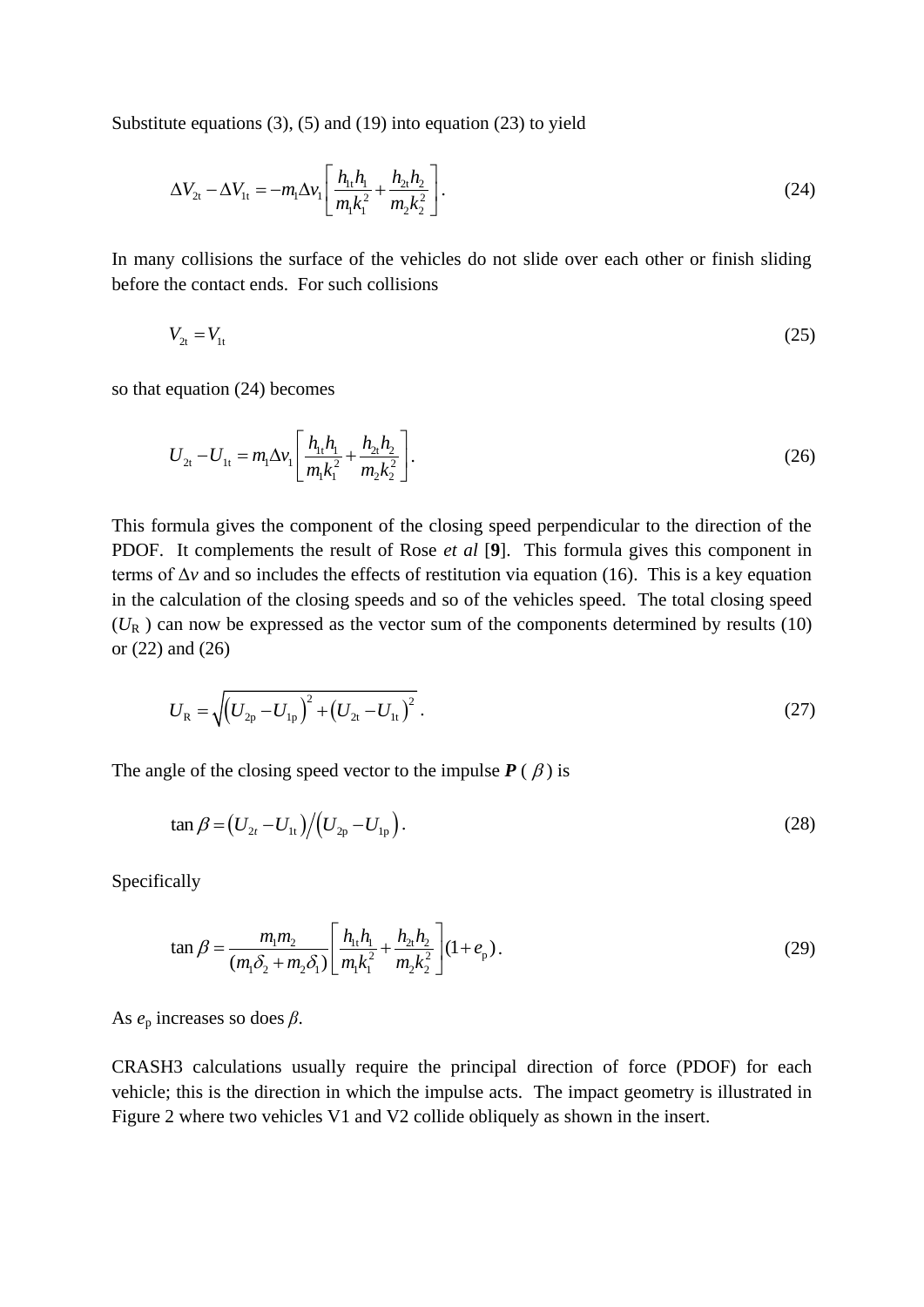**Fig 2. Impact Geometry**



It follows that the angle between the two vehicles at impact,  $\alpha$ , is related to the PDOF,  $\theta$ , by

$$
\alpha = \pi - \theta_1 - \theta_2 \tag{30}
$$

and that the angle,  $\lambda$ , between the initial heading of vehicles and the closing speed satisfy

$$
\lambda_1 = \beta + \theta_1, \qquad \lambda_2 = \pi - \alpha - \lambda_1 = \theta_2 - \beta. \tag{31}
$$

The absence of significant pre-impact rotation is a common feature in many collisions. In such cases the closing velocity of the points of action for each vehicle will also be the closing velocity of their centres of mass. (If there is pre-impact rotation, additional information will be required to resolve the difference between the velocity at these two points and the method outlined here will need to be extended.) The Sine Rule gives

$$
U_2 = u_2 = \frac{U_R \sin \lambda_1}{\sin \alpha}, \qquad U_1 = u_1 = \frac{U_R \sin(\lambda_2)}{\sin \alpha}.
$$
 (32)

#### **4. DISCUSSION**

The method developed here leading to result (32) can be used with any model which gives the velocity changes of each vehicle. Any force-crush model can be used to calculate the energy absorbed. The method can also be used with results from in-car accident data recorders. A model commonly used to generate velocity changes is CRASH3 which uses the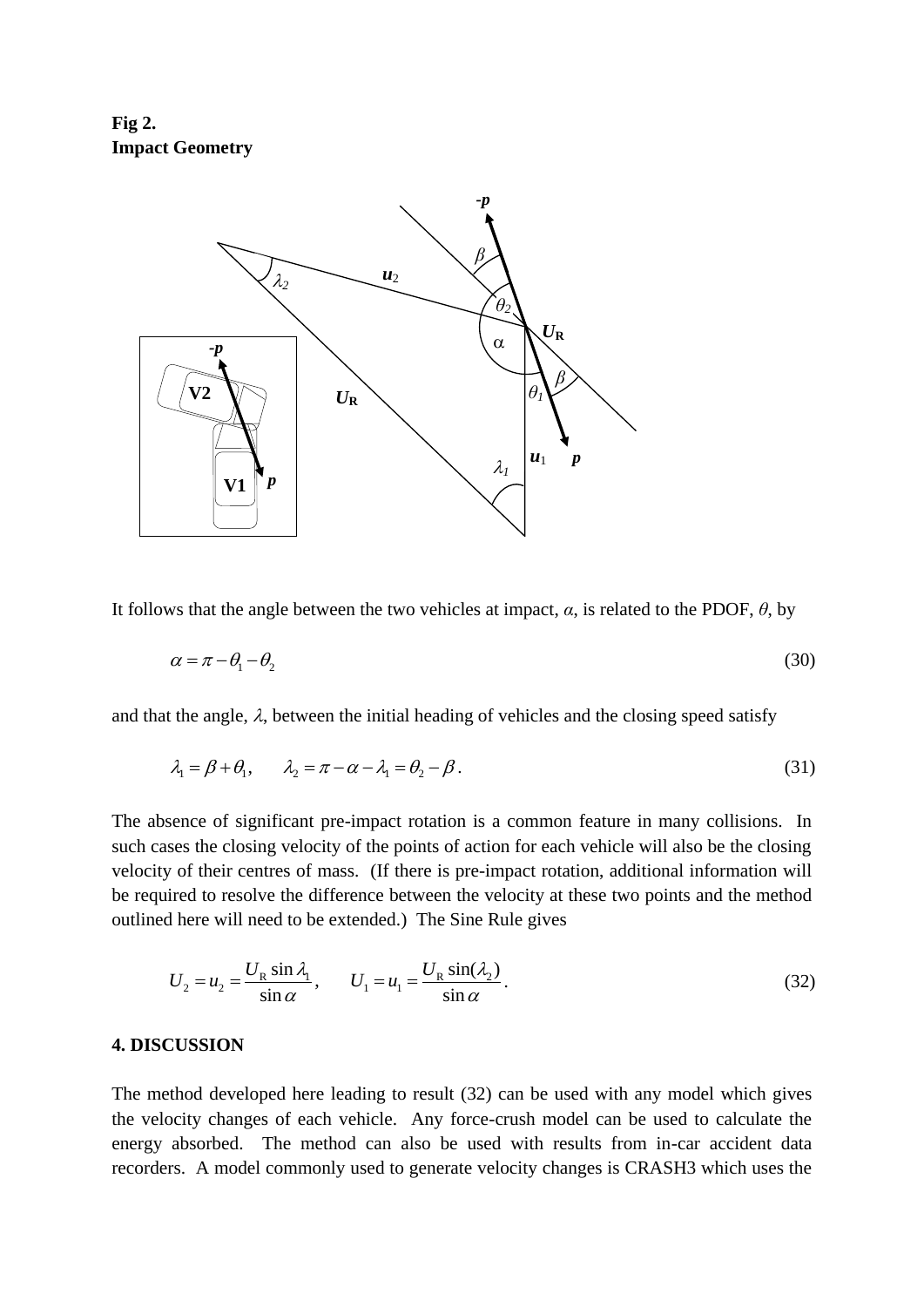damage to the vehicles to obtain the energy absorbed. It uses a linear force-crush model. (See *e.g.* Day and Hargens [**4**] or McHenry [**10**]). Practical considerations for measuring vehicles are described more fully by Neades and Shephard [**11**]. The centroid of the damage is often used to define the points of application of the impulse and the shape of the damage is used to estimate the PDOF. Ishikawa [**7**] proposes a method whereby the impact centre is taken to be the mid-point of the contacting surfaces at the point of maximum deformation. The PDOF is then assumed to lie along a line perpendicular to the line of the contacting surfaces through the impact centre. The difference between these two methods is usually small and the choice of PDOF is discussed further in section 6.

In the majority of substantial vehicle to vehicle collisions, the points of application of the impulse reach a common tangential velocity, hence the assumption of a common tangential velocity in equation (25). If the coefficient of restitution in the direction of the impulse is also zero then the points of application of the impulse reach a common velocity during the collision phase. This is the common velocity assumption present in many of the CRASH3 derivations. As described previously, Smith [**8**] shows that the common velocity assumption may be relaxed somewhat by the inclusion of a non-zero coefficient of restitution along the line of action of the impulse. This leads to equation (16) which can be viewed as an extension to the standard or zero restitution CRASH3 model. If the coefficient of restitution in the direction of the impulse is greater than zero, then the points of application of the impulse reach a common velocity along the line of action of the impulse at the moment of maximum engagement. At the moment of maximum engagement the maximum amount of energy has been absorbed by the vehicle structures. If energy is then returned to the vehicles due to restoration of the vehicle structure, the velocities of the vehicles continue to change beyond that required simply to reach a common velocity at the point of application of the impulse as outlined by Brach [**6**].

Smith and Tsongas [**12**] report a series of staged collisions where they found that the coefficient of restitution was between 0 and 0.26. In general, they report that lower values of restitution tend to be found as the closing speed increases. Wood [**13**] also suggests a similar relationship based on a series of full scale crash tests with a maximum restitution of about 0.3 More recently Rose, Fenton and Beauchamp [**14**] investigated the effects of restitution for a single type of vehicle in head-on collisions with a barrier. They found coefficients of restitution from 0.11 to 0.19 for impact speeds around  $47 - 57$  kmh<sup>-1</sup>. Cipriani *et al* [15] studied a series of vehicle to vehicle collinear impacts with low speeds up to  $7 \text{ ms}^{-1}$  and obtained values from about 0.2 to 0.6 with the lower values found for higher impact speeds.

The use of a positive coefficient of restitution  $e_p$  increases the component closing speeds which are determined by equations (22) and (26). In turn this leads to a larger total closing speed calculated by equation (27). An increase in the coefficient of restitution tends therefore to increase the pre-impact speeds determined by equation (32) for each vehicle. Minimum pre-impact speeds are therefore calculated when  $e_p$  is zero, which is likely to be close to the actual value for higher speed collisions. However the minimum impact speed is often of prime importance in criminal investigations.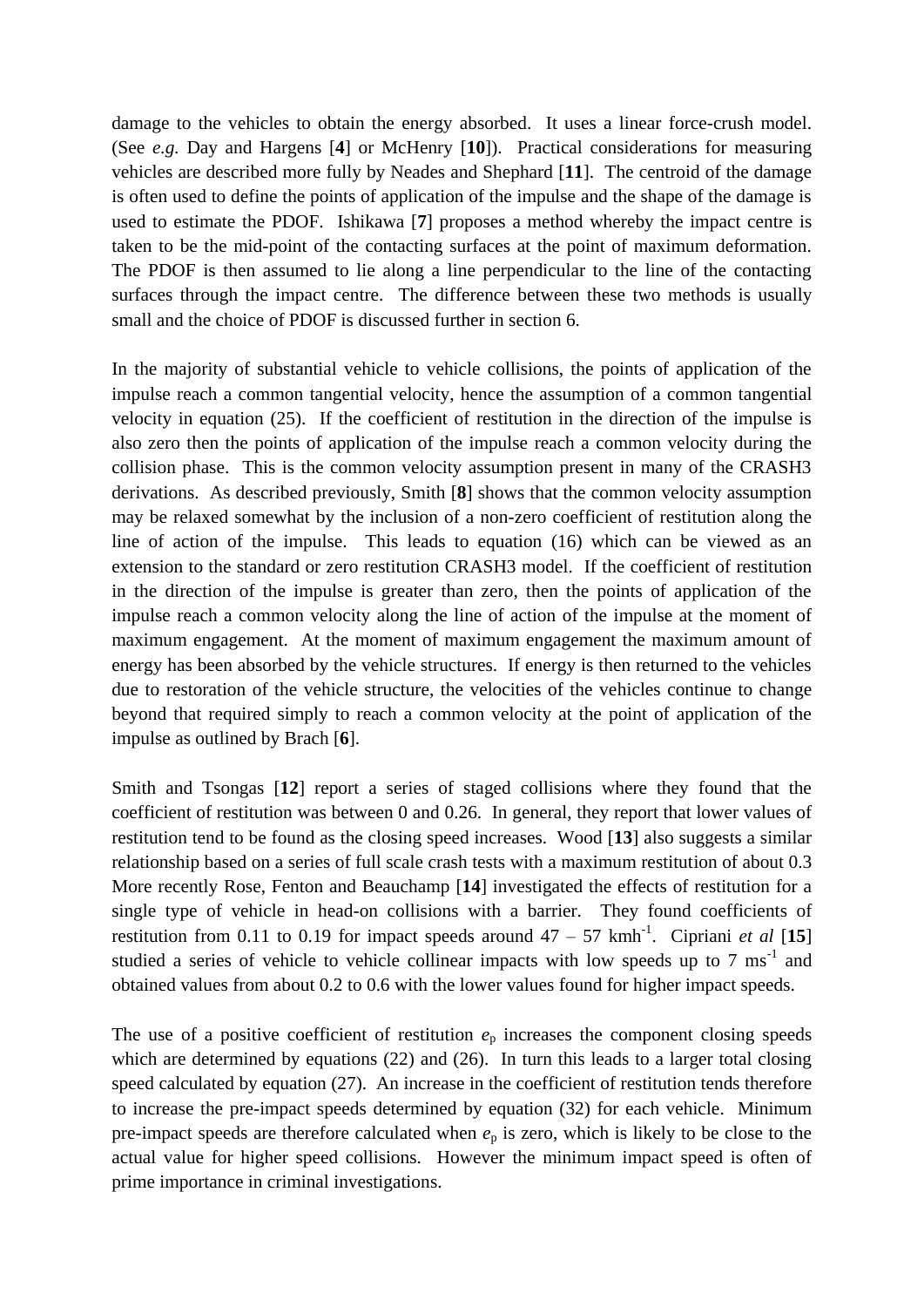Once the pre-impact velocities are found from equation (32) then the velocity change determined by equation (16) can be used to calculate the post-impact velocity for each vehicle. In real-world collisions the impact configuration together with the post-impact directions of travel of the centre of mass are often known although the speed after impact may not be known. This suggests a method of refining any initial estimate of the PDOF values so that the predicted post-impact directions of travel match those recorded for the actual collision. This method leads to an estimate of the coefficient of restitution along the line of the impulse. It is outlined below.

#### **5. EXAMPLE COLLISIONS**

The model presented here was used with data from the Research Input for the Computer Simulation of Automobile Collisions full scale tests (RICSAC) [**16**]. Several authors have analysed the RICSAC tests in detail and a number of discrepancies between those analyses are apparent *e.g.* Smith and Noga [**17**] and Brach [**18**]. In several of the tests there are significant discrepancies between the recorded damage profiles and the photographs of the damage. These discrepancies result in very large force differences in the calculations. This is particularly evident in tests 2, 6 and 7 where force differences of 469%, 577% and 608% respectively were obtained. Appendix B details the collision type and force differences obtained.

Test 8 of the series was a set up to be representative of a 90° intersection collision with both vehicles travelling at  $9.2 \text{ ms}^{-1}$  at impact. A CRASH3 damage analysis shows that with the PDOF values as recorded, the work done in causing deformation to the vehicles was 63 kJ. Using the recorded PDOF values and a zero coefficient of restitution, the method described here uses equation (16) to determine the speed change in the direction of the PDOF. Equation (22) gives the closing speed in the direction of the impulse as  $12.83 \text{ ms}^{-1}$ . Equation (26) gives the closing speed perpendicular to the impulse as  $5.86 \text{ ms}^{-1}$ . These component results can be used in equation  $(27)$  to determine the total closing speed as 14.1 ms<sup>-1</sup>. With this configuration the angle  $\lambda_1$  is 24.5° and angle  $\alpha$  is 90°. Using equation (32) the preimpact speeds are found to be  $8.18 \text{ ms}^{-1}$  for vehicle 1 and 11.49 ms<sup>-1</sup> for vehicle 2. From these values and the calculated changes in velocity from equation (16) the post-impact motion can be determined using equation (2).

Diagrams in Jones and Baum [**16**] show that for Test 8 the centres of mass of each vehicle moved off along a common post-impact direction of approximately 40° - 50° to the original direction of travel of vehicle 1. The calculated post-impact motion of the vehicles for Test 8 with a zero coefficient of restitution shows that the centres of mass of the vehicles do not follow the recorded post-impact direction of travel. Indeed when the coefficient of restitution is close to zero the vehicles appear to pass through each other as shown in the first part of Figure 3. This cannot be a realistic scenario for this type of impact configuration. A more realistic model can be achieved however by using a non-zero coefficient of restitution *e*p. The post-impact motion predicted for RICSAC Test 8 using coefficients of restitution of 0.0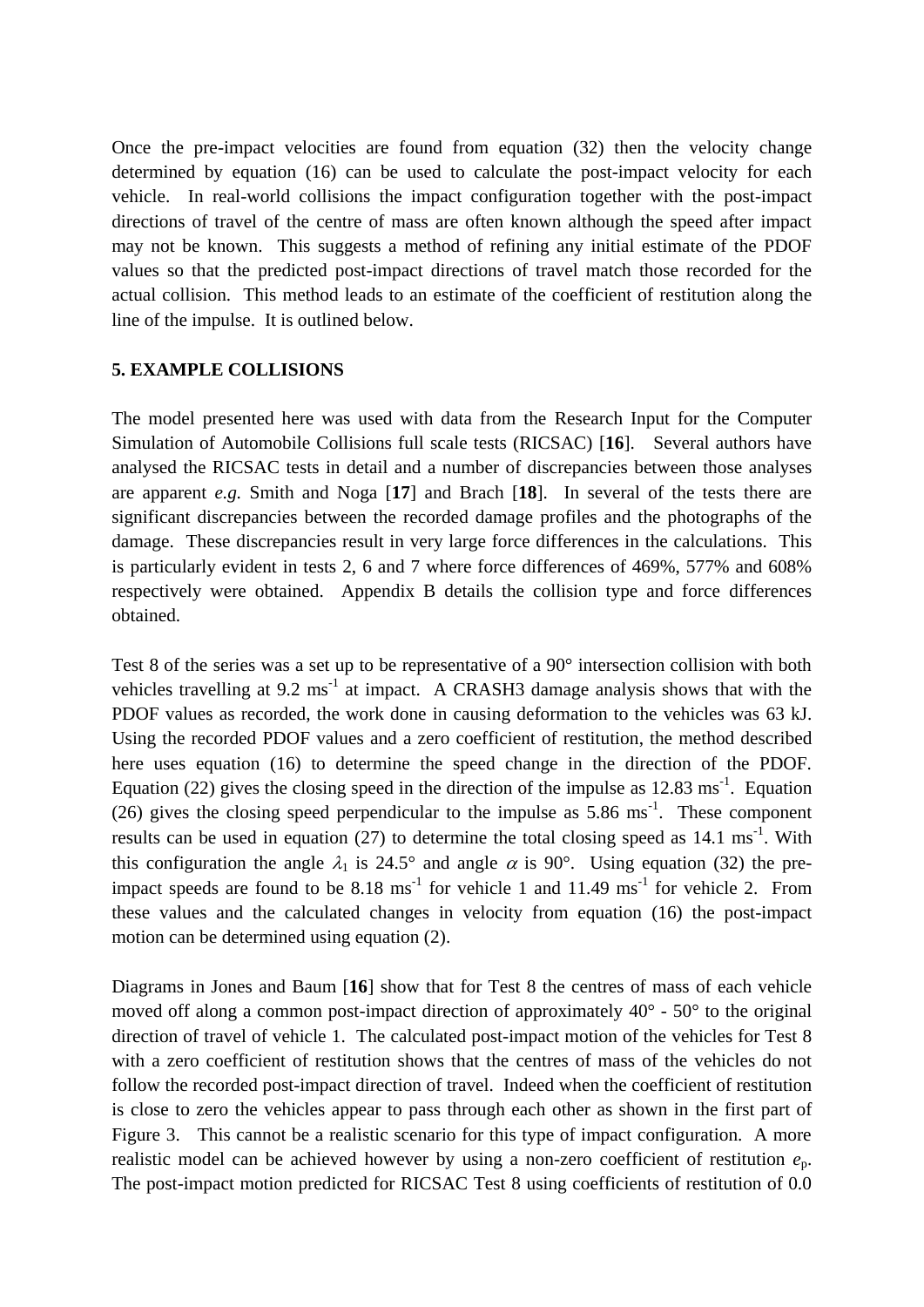and 0.3 are shown in Figure 3 to illustrate this effect. The PDOF for each vehicle and the coefficient of restitution are difficult to determine accurately. Various reasonable values were tried and the best ones selected on the basis of the force balance and post-impact direction of travel. The optimum values gave pre-impact speeds of 8.9  $\text{ms}^{-1}$  for vehicle 1 and 9.0 ms<sup>-1</sup> for vehicle 2 which underestimate the measured speeds by 0.3 and 0.2 ms<sup>-1</sup> respectively.

### **Fig 3. RICSAC Test 8: Motion of Centres of Mass with varying coefficients of restitution**



The remainder of the RICSAC tests can be treated in a similar way to calculate pre-impact speeds for these tests. Early versions of the CRASH measuring protocols indicated that crush damage should be measured at the level of maximum intrusion. Later versions of CRASH suggest that crush damage should be measured at the main load bearing level, i.e. at bumper and sill level. This is detailed further in Neades and Shephard [**11**]. Comparison between the photographs and the recorded measurements suggest that the early measurement version was used to determine the damage profiles. For example the photographs of vehicle 2 in both tests 1 and 2 show considerable intrusion at about mid-door level but much less intrusion at sill level. One author (Neades) has examined and measured scores of damaged vehicles. Based on this experience, photographs and the measurements an estimate of the likely crush at the load bearing level have been made for each vehicle. The adjustments made vary dependent on the particular damage to each vehicle. Although such a process is somewhat rough and ready the resulting measurements provide a better approximation of the damage profiles to the stiff parts of the vehicles.

In addition the PDOF values for each vehicle were adjusted so that although the configuration of the vehicles at impact remained constant, the post-impact directions of travel for the centres of mass matched those recorded for each of the tests as shown in the diagrams presented by Jones and Baum [**16**]. Three 90° impact tests were conducted (Tests, 8, 9 and 10). As outlined previously in each of these collisions a coefficient of restitution of 0.3 has been applied so that a reasonable match was achievable with the recorded post-impact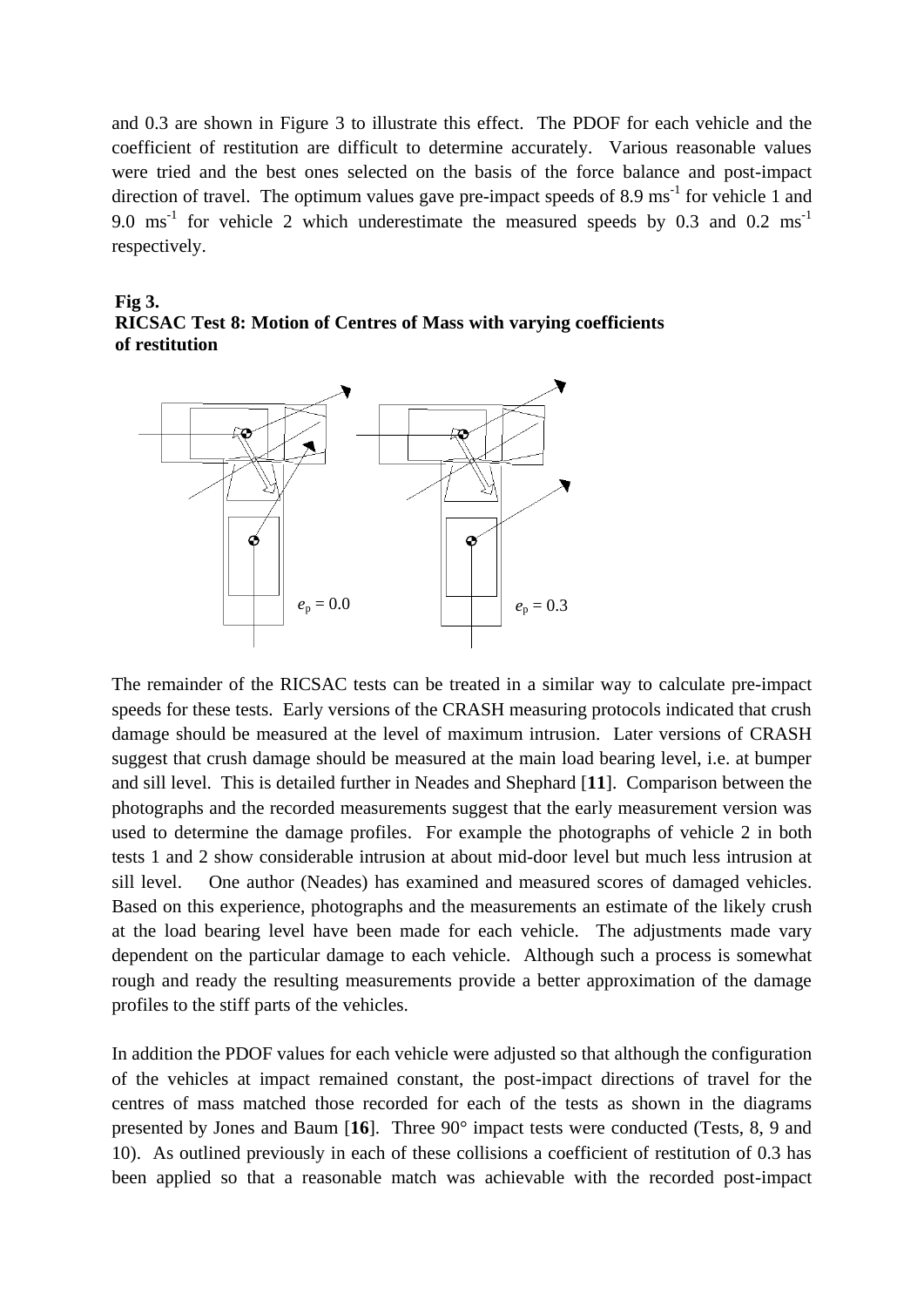motion. Note that using a coefficient of 0.3 produces a reasonable match for each of these three tests. Further adjustment around 0.3 can produce a marginally closer fit but with little change in the calculated closing speed. Details of the adjustments applied for this analysis are shown in Appendices C and D.

The results from this analysis are shown in Appendix E. A graph summarising these results comparing the measured pre-impact speed of each vehicle with the pre-impact speed calculated by this method is shown in Figure 4. (Note that the stationary target vehicles used in tests 3, 4 and 5 have been omitted from the results.)

#### **Fig 4. RICSAC Tests: Graph showing percentage difference of pre-impact speed with calculated pre-impact speed**



These results indicate that the pre-impact speeds calculated using this technique for the RICSAC tests range from -12% to +8% with a mean underestimate of 2%. Smith and Noga [19] note that in the collisions they considered, CRASH3 tended to underestimate  $\Delta v$  with a mean error of  $\pm 13.8\%$  for higher speed collisions (40 – 48 kmh<sup>-1</sup>) and  $\pm 17.8\%$  for lower speed collisions  $(16 - 24 \text{ kmh}^{-1})$ . ). The results here seem also to indicate that the work done in causing crush has been underestimated. One source of error may be that in several of the RICSAC collisions the crush damage profile recorded does not seem to replicate the crush profile as shown in photographs. Although the damage profiles were adjusted in this analysis to better replicate the damage profiles, with more representative measurements a better correspondence to the actual speeds is to be expected.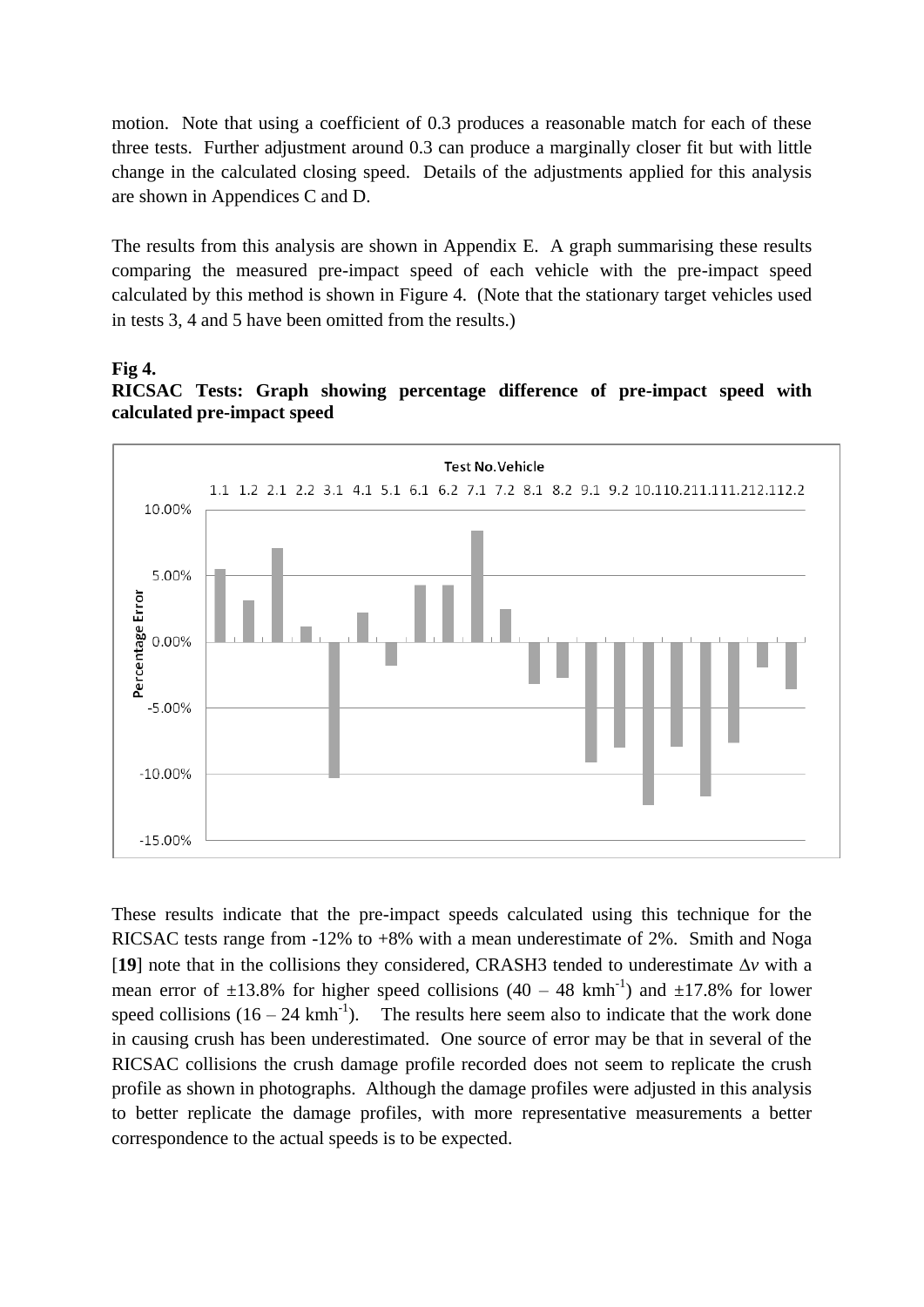In the Lotus crash tests [**20**] vehicles were crashed into stationary target vehicles. A similar analysis of the crash data as performed for the RICSAC tests reveals a correspondence of calculated impact speeds to actual speeds of between -9.6% to +3.7% Smith [**8**] notes that the calculation of *E* from experimental data is not very precise and that in practical tests it is difficult to separate out the sources of error.

#### **6. ACCURACY**

Three parameters are identified as key values affecting the overall accuracy of the method and each is considered in turn. These are the impact angle alpha, the method used to determine  $\Delta v$  and the choice of the point through which the impulse acts.

With  $\alpha$  at 0 or 180° there is a singularity in result (32). Essentially the collision is one, not two dimensional. In this case equations (1), (2), (8) and (16) can be solved to give the preimpact speeds. At angles close to 0 or  $180^\circ$ , any results from result (32) will be sensitive to the exact angle and should therefore be treated with caution.

The most important factor which affects the accuracy of the calculations are the inaccuracies in the method used to determine the change in velocity itself. If CRASH3 is used to generate *v* values the overall accuracy will be broadly similar to those inherent when using CRASH3. However techniques to improve the accuracy of those calculations have been developed and outlined in this paper, such as the inclusion of a coefficient of restitution in as shown by equation (16). The measurements of the damage are critical. However techniques already exist to address poor measurements as outlined above. Implicit in the overall accuracy is the estimation of the direction of the impulse (PDOF) and thereby the angle  $\alpha$ . In CRASH3 this choice will also affect directly the calculation of energy absorbed by each vehicle. The estimation of the direction of the impulse determines the proportion of the closing speed allocated to each vehicle. Thus an accurate choice is important. Figure 5 shows how the initial speeds of the vehicles are affected by varying the PDOF. Data from RICSAC Test 9 is used together with a zero coefficient of restitution. It is also assumed that the attitude of the vehicles remains constant throughout the impact.

The sensitivity of the results to the actual direction of the impulse as indicated by Figure 5 suggests that the normal visual estimation of the PDOF may not be sufficiently precise. Investigators commonly estimate the direction of the impulse from the pattern of damage sustained by each vehicle. In real-world collisions the immediate post-impact directions of motion of each vehicle can often be deduced from an analysis of tyre and other marks on the roads surface. The techniques described here can then be used to refine the initial estimate of the PDOF and restitution values so that the calculated post-impact directions of travel match those recorded for actual collisions.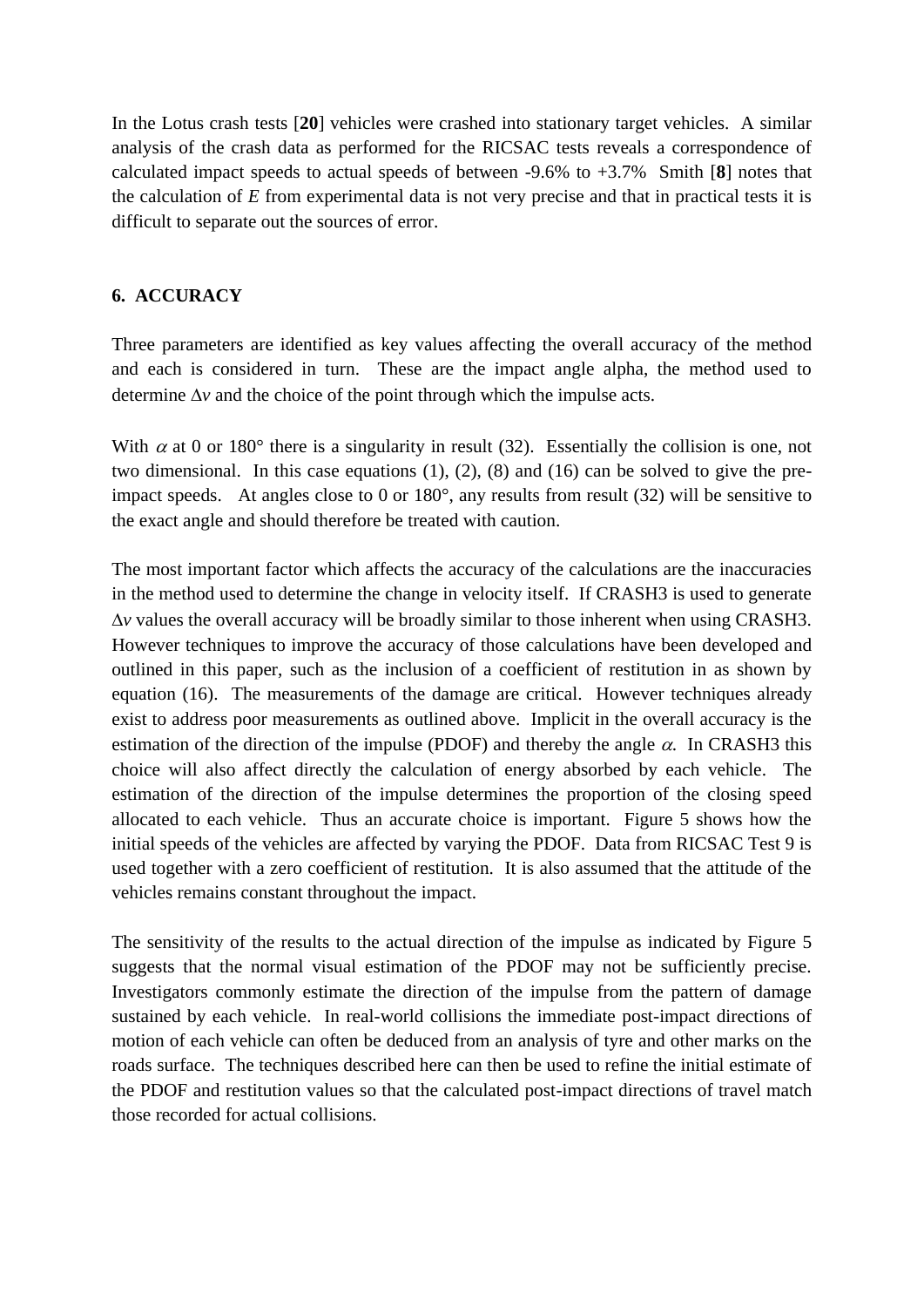

**Fig 5. RICSAC Test 9. Variation of initial vehicle speeds with PDOF**

The value of  $\Delta v$  is dependent on the value *h* for each vehicle since this factor not only determines the change in velocity of the centre of mass, but also determines the change in rotation *∆ω*. This value is itself dependent upon the point chosen as the point through which the impulse acts. In CRASH3 calculations the point through which the impulse acts is normally assumed to be the centroid of the damaged area. Ishikawa [**7**] proposes a method whereby the impact centre is assumed to be the mid-point of the contacting surfaces at the point of maximum deformation. He provides a method whereby that point can be calculated. Unfortunately this calculation requires knowledge of the impulse and post-impact rotation which are themselves affected by the location of this point. It is apparent however that the position of this point could vary by as much as half the crush depth. An initial analysis based on the RICSAC tests produce changes less than  $1 \text{ ms}^{-1}$  for each vehicle. This suggests that the calculation of the initial speeds is not particularly sensitive to variations in this parameter.

#### **7. CONCLUSIONS**

The method presented here shows how the pre-impact speed of a vehicle can be determined from an analysis of the changes in velocity sustained by each vehicle. This data can be from any suitable algorithm that provides such changes in velocity. The technique has been applied to a series of crash tests where changes in velocity were determined with the commonly used CRASH3 algorithm. A technique has also been developed to improve the accuracy of the estimation of the PDOF and the value of the coefficient of restitution. Application of these techniques should provide more reliable results for crash investigators involved in analysing collisions.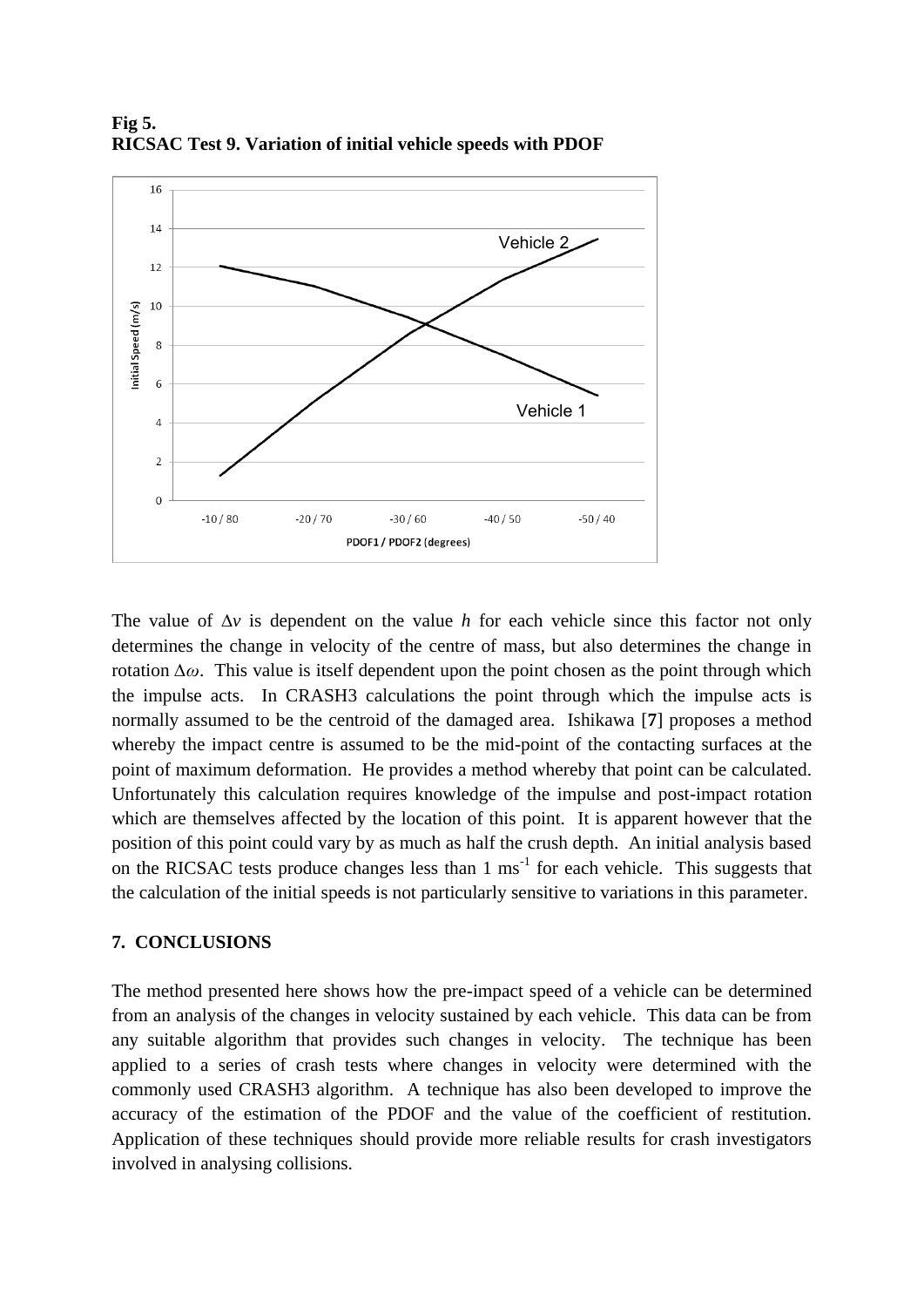### **REFERENCES**

**1 Smith, R.** Skidding to a Stop*, Impact* **1**(1), 11-12, 1990

**2 Smith, R.** Critical Speed Motion, *Impact* **2** (1), 12-14, 1991

**3 Smith, R.** and **Evans, A. K.** Vehicle Speed calculation from pedestrian throw distance. *Proc IMechE Part D* **213**, 1999

**4 Day, T. D.** and **Hargens, R . L.** An Overview of the way EDCRASH computes Delta-V. SAE paper 860209, 1986

**5** AiDamage, Ai Training Services Ltd, *http://aitsuk.com*, 1996 - 2009

**6 Brach, R. M.** Vehicle Accident Analysis and Reconstruction Methods. SAE International 2005

**7 Ishikawa, I.** Impact Center and Restitution Coefficients for Accident Reconstruction. SAE paper 940564, 1994

**8 Smith, R**. The formula commonly used to calculate velocity change in vehicle collisions. *Proc IMechE Part D* **212**, 1998

**9 Rose, N. A. Fenton, S. J** and **Ziernicki, R. M.** An Examination of the CRASH3 Effective Mass Concept. SAE paper 2004-01-1181, 2004

**10 McHenry, R. R.** CRASH 3 User's Guide and Technical Manual. 1981 DOT-HS-805-732 *http://www-nass.nhtsa.dot.gov/NASS/MANUALS/Crash3Man.pdf*

**11 Neades, J.** and **Shephard, R.** Review of Measurement Protocols Applicable to Speed from Damage Programs, *Impact* **17** (1) 4-12, 2009

**12 Smith, R. A.** and **Tsongas, N. G**. Crash Phase Accident Reconstruction. SAE Paper 860209, 1986

**13 Wood, D.** Structural Rebound Characteristics of the Car Population in Frontal Impacts. SAE paper 2000-01-0461, 2000

**14 Rose, Nathan A. Fenton, Stephen J.** and **Beauchamp, Gray** Restitution Modeling for Crush Analysis: Theory and Validation. SAE paper 2006-01-0908, 2006

**15 Cipriani, A. L. Bayan, F. P. Woodhouse, M. L. Cornetto, A. D. Dalton, A. P. Tanner, C. B. Timbario, T. A.** and **Dererl, E. S.** Low Speed Collinear Impact Severity: A Comparison Between Full Scale Testing and Analytical Prediction Tools with Restitution Analysis*.* SAE paper 2002-01-0540, 2002

**16 Jones I. S.** and **Baum A. S.** Research Input for Computer Simulation of Automobile Collisions Volume IV, DOT HS-805040, 1978

**17 Smith R.A** and **Noga J.T.** Examples of Staged Collisions in Accident Reconstruction. Highway Collision Reconstruction*, ASME,* 1980

**18 Brach R.M.** Energy Loss in Vehicle Collisions. SAE paper 871993, 1987

**19 Smith, R. A.** and **Noga, J. T**. Accuracy and Sensitivity of CRASH. SAE paper 821169, 1982

**20** Field Day – Lotus 16th October 1994, Results Issue*, Impact* **4** (3) 67 - 98, 1995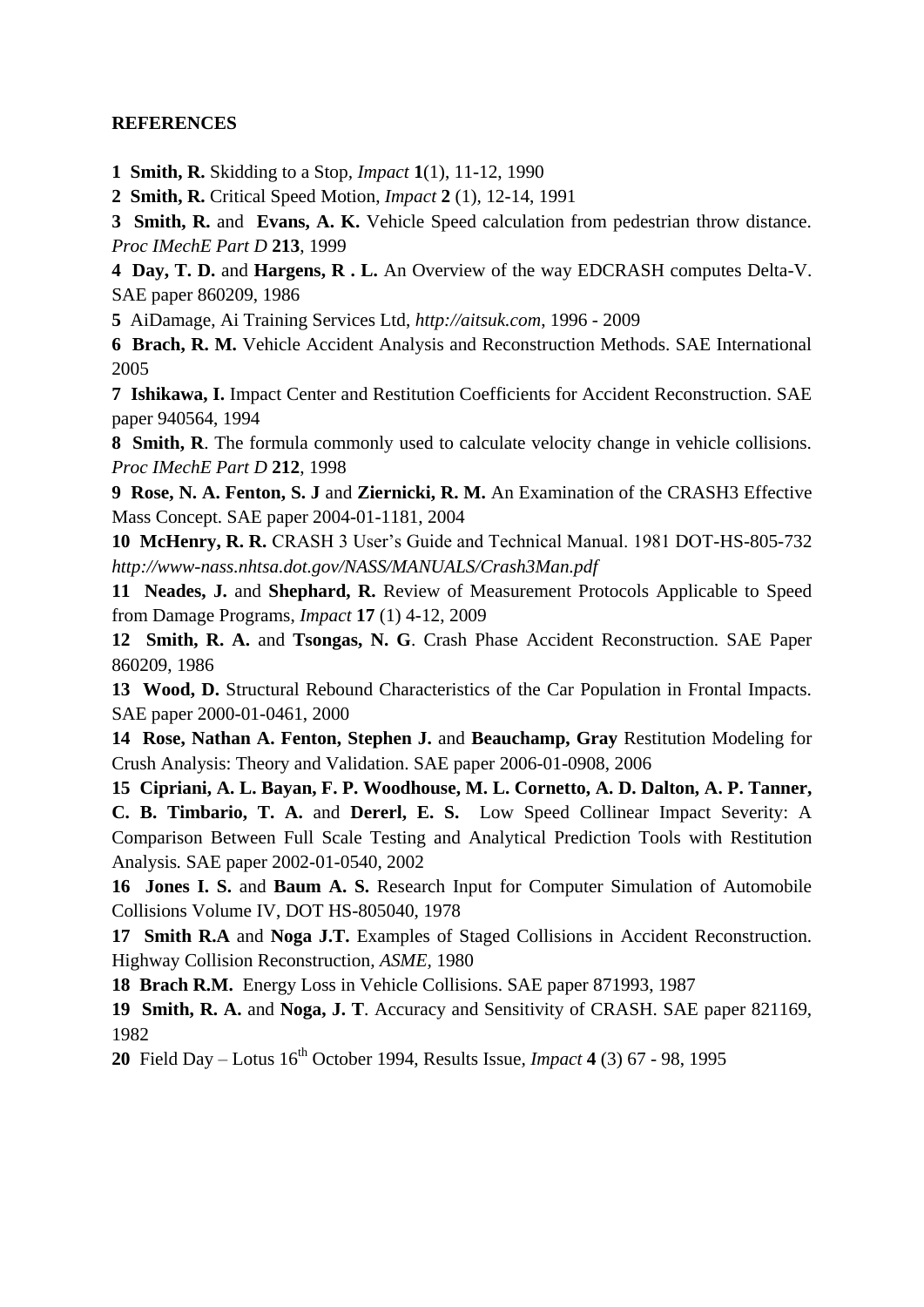# **APPENDIX A**

### **Notation**

- *d* distance of point of action from centre of mass
- *e* coefficient of restitution
- *E* energy absorbed by each vehicle
- *h* perpendicular distance from the vehicle's centre of mass to the line of action of *P*
- *I* yaw moment of inertia
- *k* radius of gyration for each vehicle
- *m* mass of each vehicle
- $p$  unit vector in the direction of  $P_1$
- *P* impulse due to the collision
- *u* linear velocity of the centre of mass of each vehicle before impact
- *U* component of the velocity of the point of action before impact
- *v* linear velocity of the centre of mass of each vehicle after impact
- *V* component of the velocity of the point of action after impact
- *α* angle between vehicles at impact
- *β* angle between *p* and closing velocity vector
- $\gamma$  scalar factor  $k^2/(k^2+h^2)$
- $δ$  scalar factor  $1+h^2/k^2$  i.e.  $1/\gamma$
- $\lambda$  angle between closing velocity vector and direction of travel of vehicle
- $\theta$  principal direction of force
- *φ* angle of point of action relative to vehicle heading
- $\Delta$ *v* velocity change at centre of mass due to impact,  $v u$
- $\Delta V$  component of the velocity change at the point of action,  $V U$
- $\Delta \omega$  change in angular velocity due to the impact,  $\Omega \omega$
- $\omega$  angular velocity of the vehicle before impact
- *Ω* angular velocity of the vehicle after impact

### Subscripts

- p motion along the line of action of *P*
- t motion perpendicular or tangential to the line of action of *P*
- 1 vehicle 1
- 2 vehicle 2
- R relative value at the point of action of the impulse *P*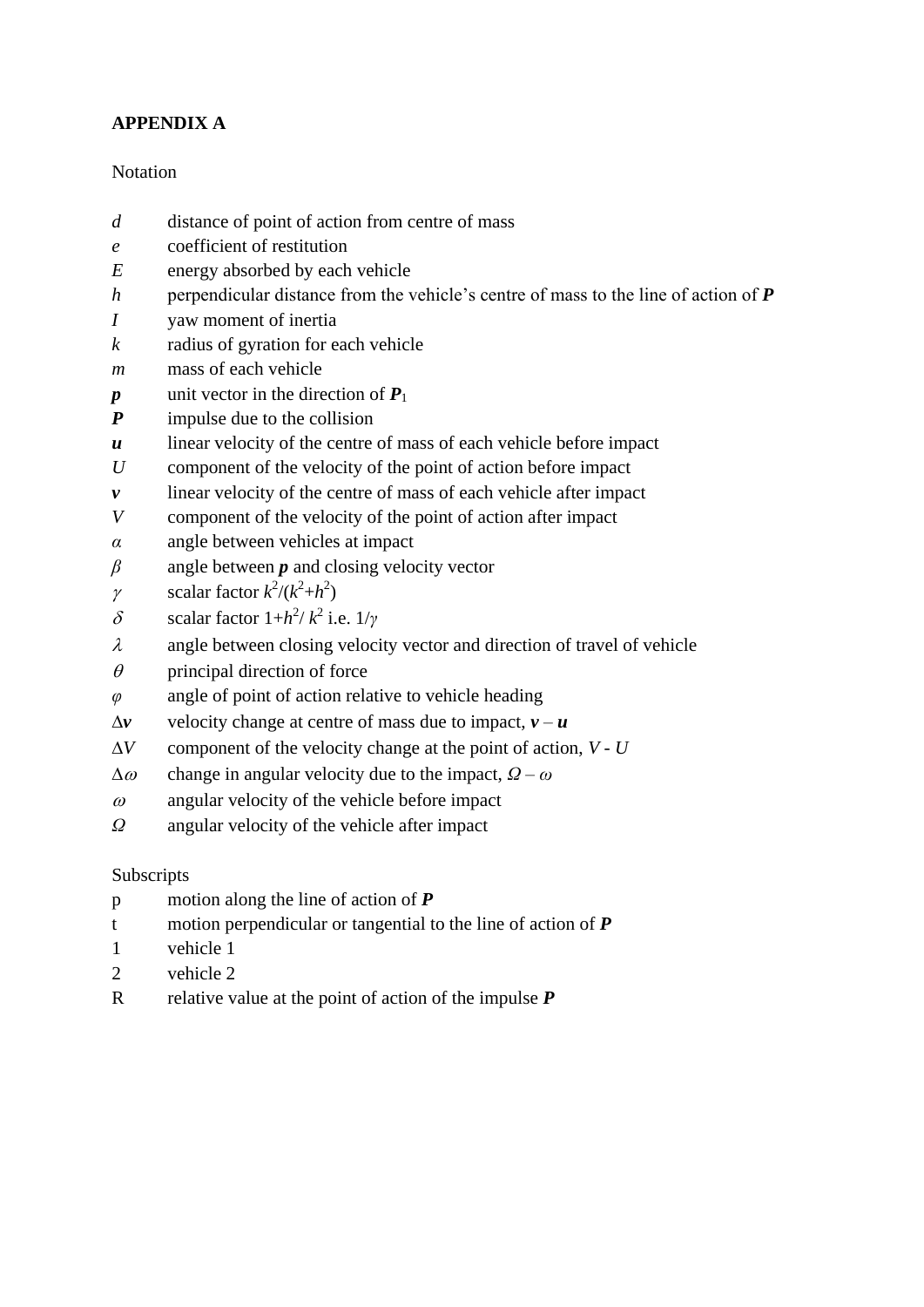# **APPENDIX B**

| Test                        |                             | <b>Pre-Impact Speed</b> $(ms^{-1})$ |                | Force Difference (%) |  |
|-----------------------------|-----------------------------|-------------------------------------|----------------|----------------------|--|
|                             | <b>Impact Type</b>          | V1                                  | V <sub>2</sub> |                      |  |
| 1                           | $60^{\circ}$ front to side  | 8.81                                | 8.81           | 363                  |  |
| $\mathcal{D}_{\mathcal{L}}$ | $60^{\circ}$ front to side  | 13.99                               | 13.99          | 469                  |  |
| 3                           | $10^{\circ}$ front to rear  | 9.43                                | $\theta$       | 47                   |  |
| 4                           | $10^{\circ}$ front to rear  | 17.21                               | $\Omega$       | 99                   |  |
| 5                           | $10^{\circ}$ front to rear  | 17.66                               | $\Omega$       | 385                  |  |
| 6                           | $60^{\circ}$ front to side  | 9.57                                | 9.57           | 577                  |  |
| 7                           | $60^{\circ}$ front to side  | 12.96                               | 12.96          | 608                  |  |
| 8                           | $90^{\circ}$ front to side  | 9.21                                | 9.21           | 14                   |  |
| 9                           | $90^\circ$ front to side    | 9.43                                | 9.43           | 80                   |  |
| 10                          | $90^{\circ}$ front to side  | 14.80                               | 14.80          | 66                   |  |
| 11                          | $10^{\circ}$ front to front | 9.07                                | 9.07           | $\overline{4}$       |  |
| 12                          | $10^{\circ}$ front to front | 13.99                               | 13.99          | 29                   |  |

RICSAC Tests Summary and Force Difference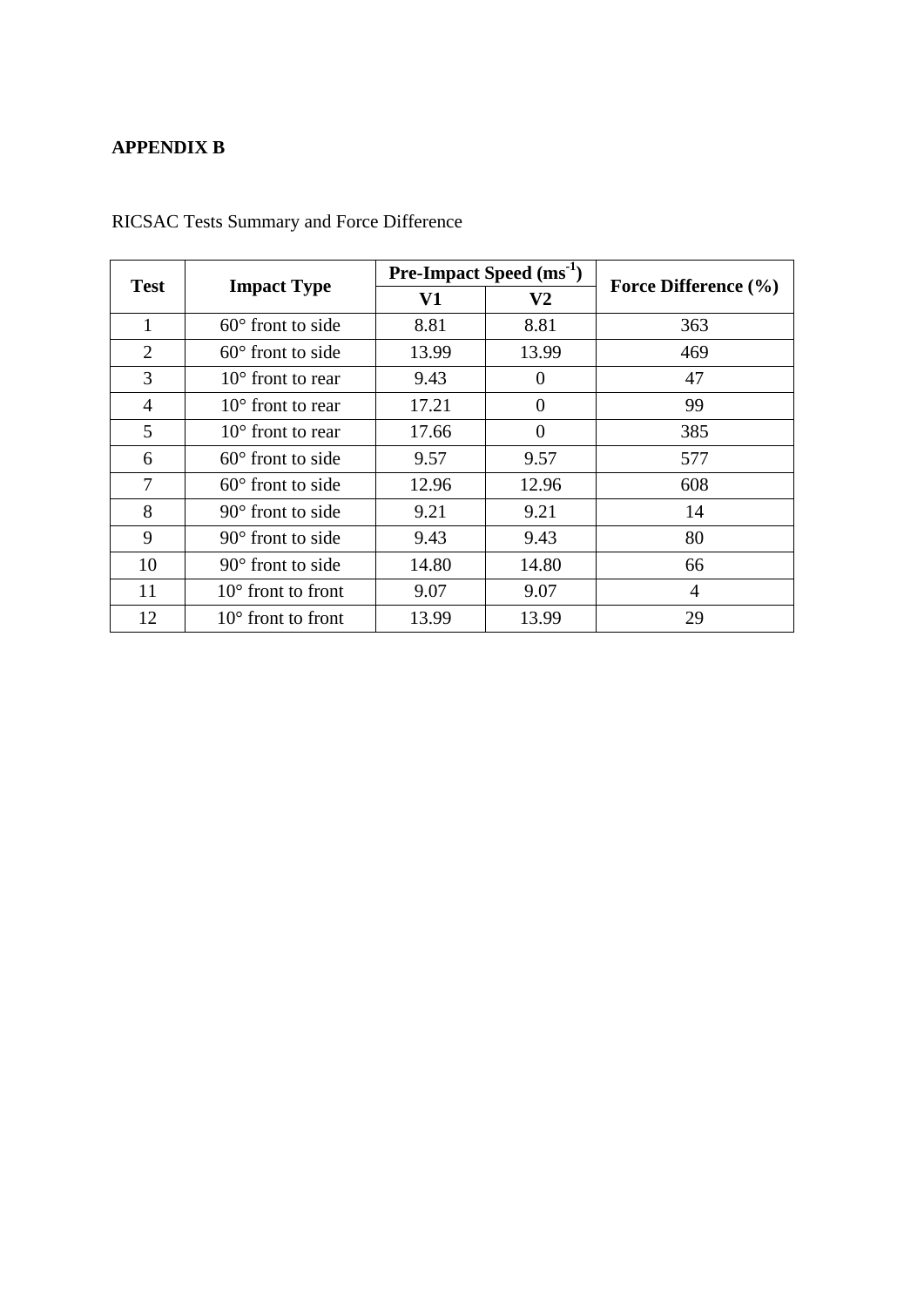# **APPENDIX C**

# RICSAC Tests Damage Adjustments

| <b>Test</b>    | <b>Damage Adjustments</b>                                        |  |  |  |  |
|----------------|------------------------------------------------------------------|--|--|--|--|
| $\mathbf{1}$   | v2 subtract 10 cm from each $C_1$ to $C_6$                       |  |  |  |  |
| 2              | $v2$ subtract 15 cm from each C <sub>1</sub> to C <sub>6</sub>   |  |  |  |  |
| 3              | v1 add 5 cm to each $C_1$ to $C_6$ . v2 offset changed to -50 cm |  |  |  |  |
| 4              | $v2$ subtract 15 cm from each C <sub>1</sub> to C <sub>6</sub>   |  |  |  |  |
| 5              | $v2$ subtract 20 cm from each C <sub>1</sub> to C <sub>6</sub>   |  |  |  |  |
| 6              | $v2$ subtract 15 cm from each C <sub>1</sub> to C <sub>6</sub>   |  |  |  |  |
| $\overline{7}$ | v2 subtract 20 cm from each $C_1$ to $C_6$                       |  |  |  |  |
| 8              | No adjustment                                                    |  |  |  |  |
| 9              | v2 subtract 10 cm from each $C_1$ to $C_6$                       |  |  |  |  |
| 10             | v2 add 10 cm to each $C_1$ to $C_6$                              |  |  |  |  |
| 11             | No adjustment                                                    |  |  |  |  |
| 12             | Expand damage length $L$ for both vehicles to 140 cm             |  |  |  |  |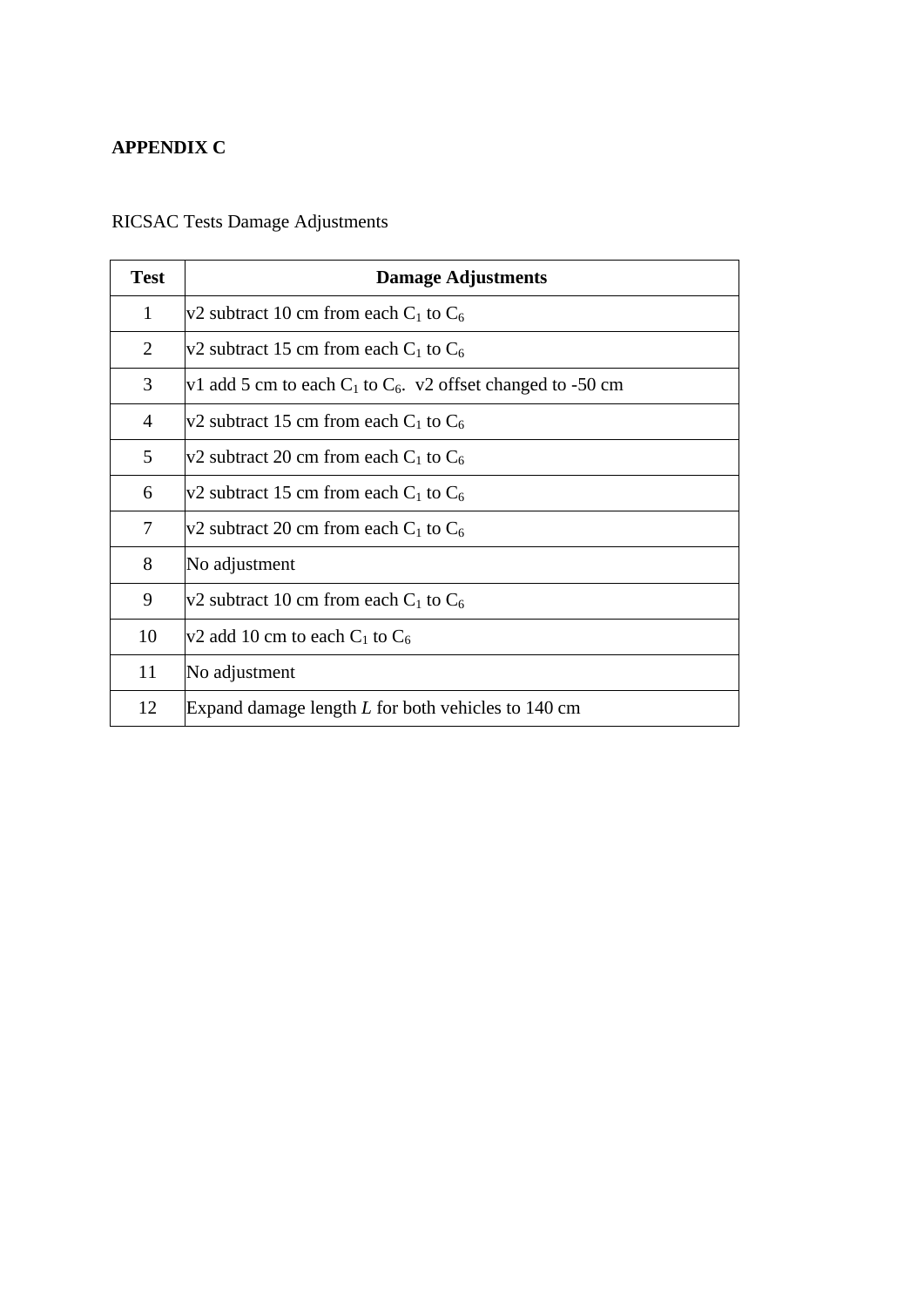# **APPENDIX D**

|                | <b>Original values</b> |          | <b>Adjusted values</b> |                |  |
|----------------|------------------------|----------|------------------------|----------------|--|
| <b>Test</b>    | V1                     | $\bf V2$ | V1                     | V <sub>2</sub> |  |
| 1              | $-30$                  | 30       | $-11.3$                | 48.7           |  |
| $\overline{2}$ | $-30$                  | 30       | $-11.7$                | 48.3           |  |
| 3              | 0                      | 170      | 14.1                   | $-175.9$       |  |
| 4              | $-0.5$                 | 170.5    | 11.1                   | $-178.9$       |  |
| 5              | $\Omega$               | 170      | 11.6                   | $-178.4$       |  |
| 6              | $-30$                  | 30       | $-11$                  | 49             |  |
| 7              | $-30$                  | 30       | $-12.7$                | 47.3           |  |
| 8              | $-30$                  | 60       | $-19$                  | 71             |  |
| 9              | $-30$                  | 60       | $-21.8$                | 68.2           |  |
| 10             | $-65$                  | 25       | $-25.3$                | 64.7           |  |
| 11             | 4.5                    | $-4.5$   | $-2.9$                 | $-11.9$        |  |
| 12             | 4.5                    | $-4.5$   | 1                      | $-8$           |  |

RICSAC Tests PDOF Adjustments